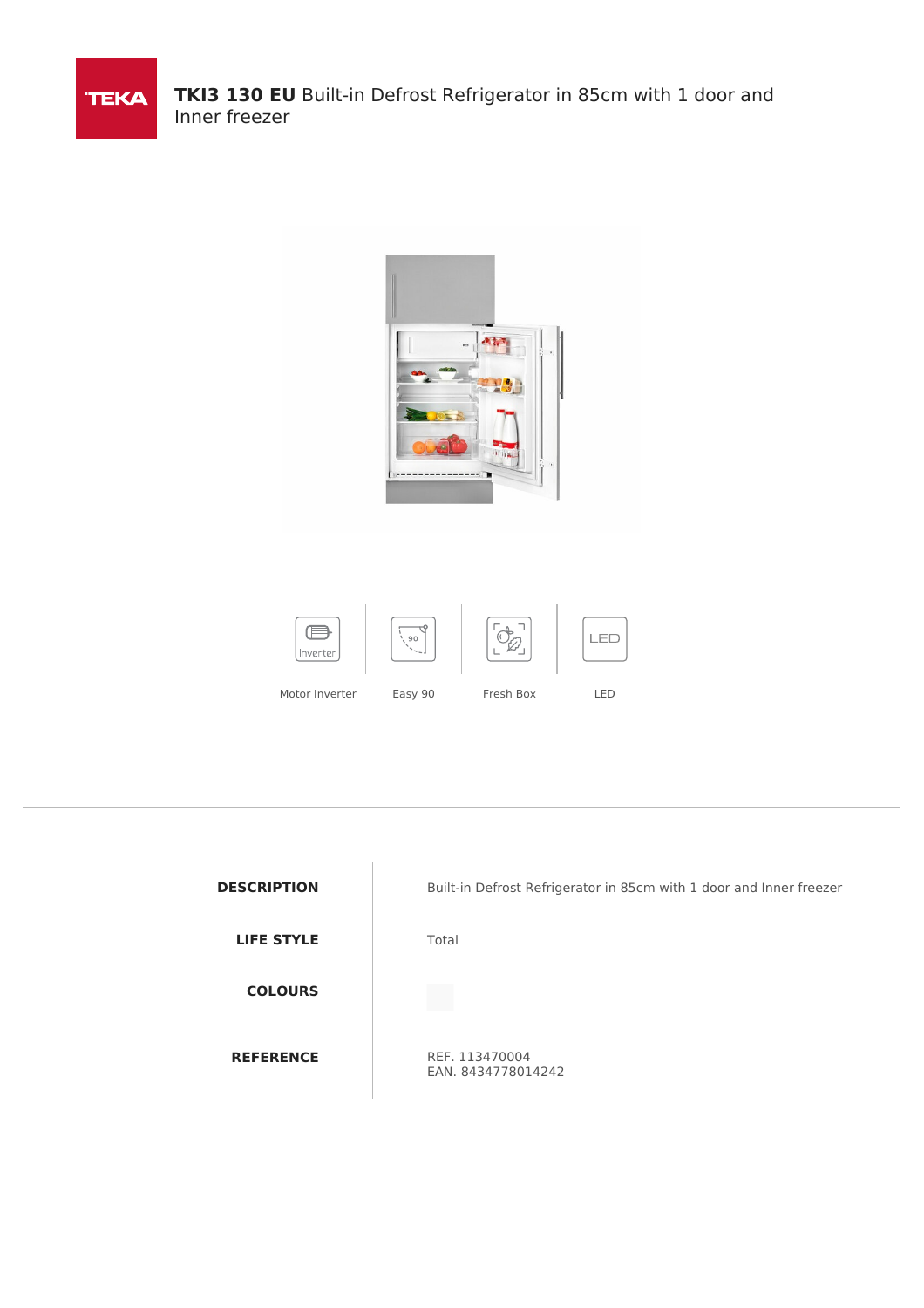# **TKI3 130 EU**

**TEKA** 

**FEATURES** Built-in top freezer refrigerator Manual defrost Manual adjustable thermostat FreshBox drawers 2 safety glass shelves Front adjustable feet LED Illumination Reversible doors Climate class: SN/T Total capacity (gross/net): 121 / 110 litres Ice cube tray included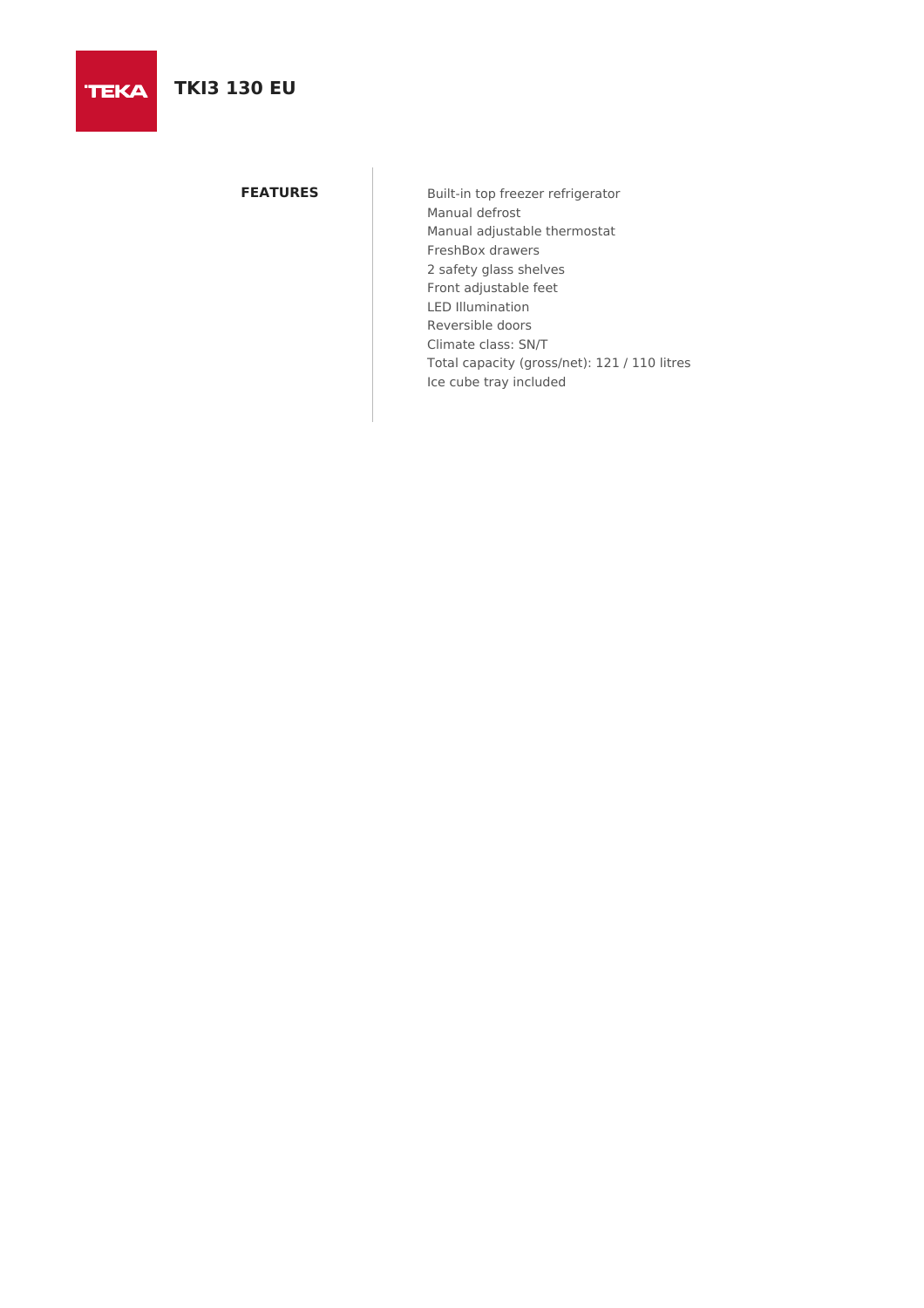## **TKI3 130 EU**



### **DIMENSIONS**

**TEKA** 

**Product height (mm):** 866 **Product width (mm):** 545 **Product depth (mm):** 545 **Product length (mm): Net weight (Kg):** 31,5

### **TECH SPECS**

**PRODUCT SHEET Cooling system:** Defrost

**FITTING MEASURES Built-in height (mm):** 866 **Built-in niche (cm):** 88

> **Total gross capacity (litres):** 121 **Refrigerator compartment capacity (litres):** 97 **Freezer compartment capacity (litres):** 13 **Freezer classification:** 4 **Freezing capacity:** 2 **Annual Consumption (kWh/year):** 141 **Temperature Rise Time (h):** 9 **Climate class:** SN/ST **Noise level (dB):** 35 **Certificates:** CE

#### **POWER SUPPLY Frequency (Hz):** 50

**Power rate (V):** 230 **Power rate (W):** 65 **Energy consumption (kw/day):** 0,397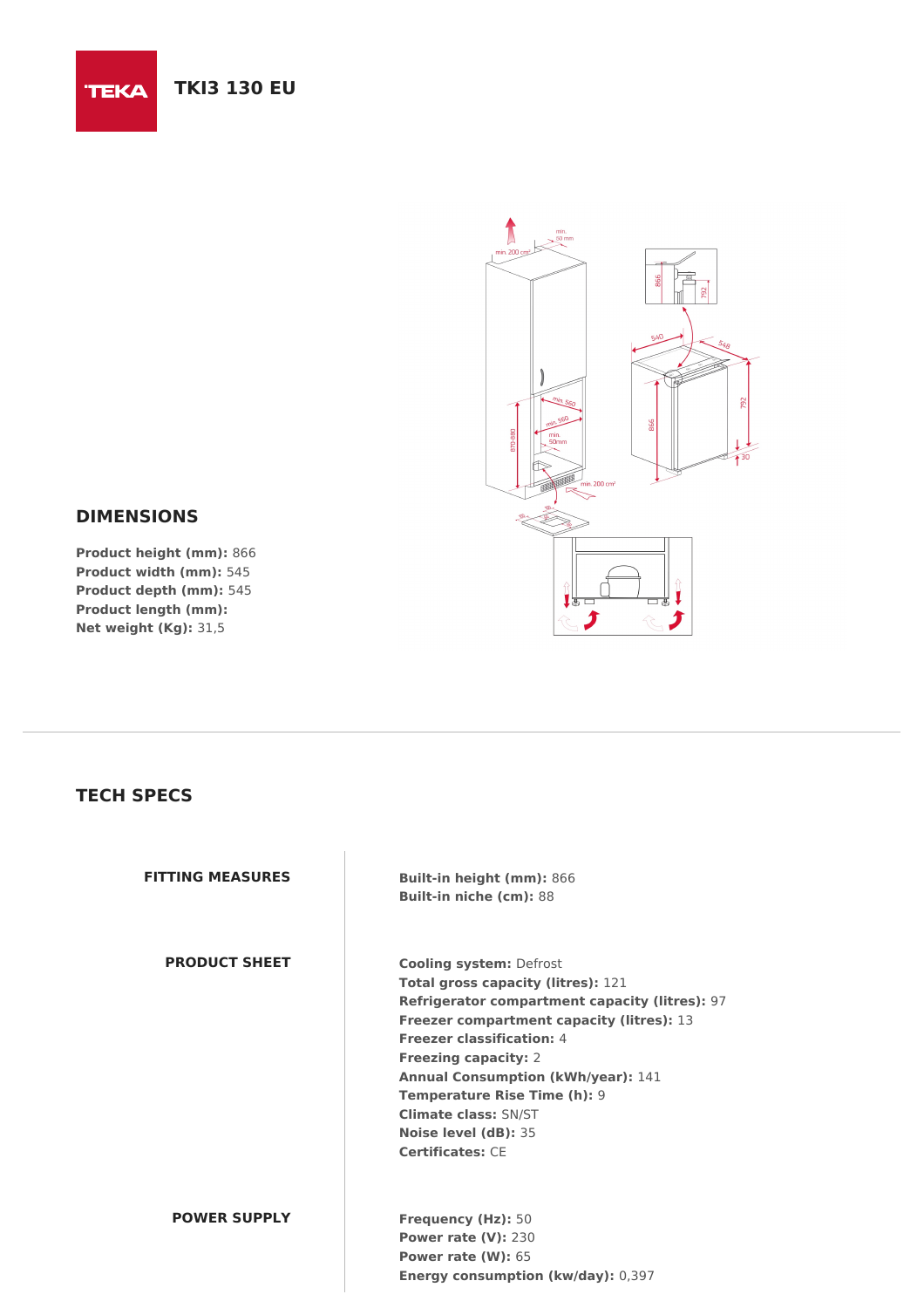**Plug type:** European **Cable Connection Length (cm):** 2150

| <b>PARTICULAR</b> |
|-------------------|
| CHARACTERISITICS  |

**Type of installation:** Built-in **Automatic defrosting in the refrigeration compartment:** Yes **Control panel:** Mechanical **Antibacterial treatment:** NO **Cooling set button:** Yes **Inner light:** Yes **Type of inner light:** LED BULB **Reversible doors:** Yes

**EQUIPMENT Antibacterial gasket:** Yes **Multipurpose compartment:** NO **Ice cubes tray:** 1 **Bottle rack type:** NO **Dairy covered compartment:** Yes **Adjustable Feet Back:** Yes **Adjustable feet front:** Yes **Number of shelves:** 2 **Vegetable drawers:** 1 **Temperature and humidity regulation in drawers:** FRESH BOX